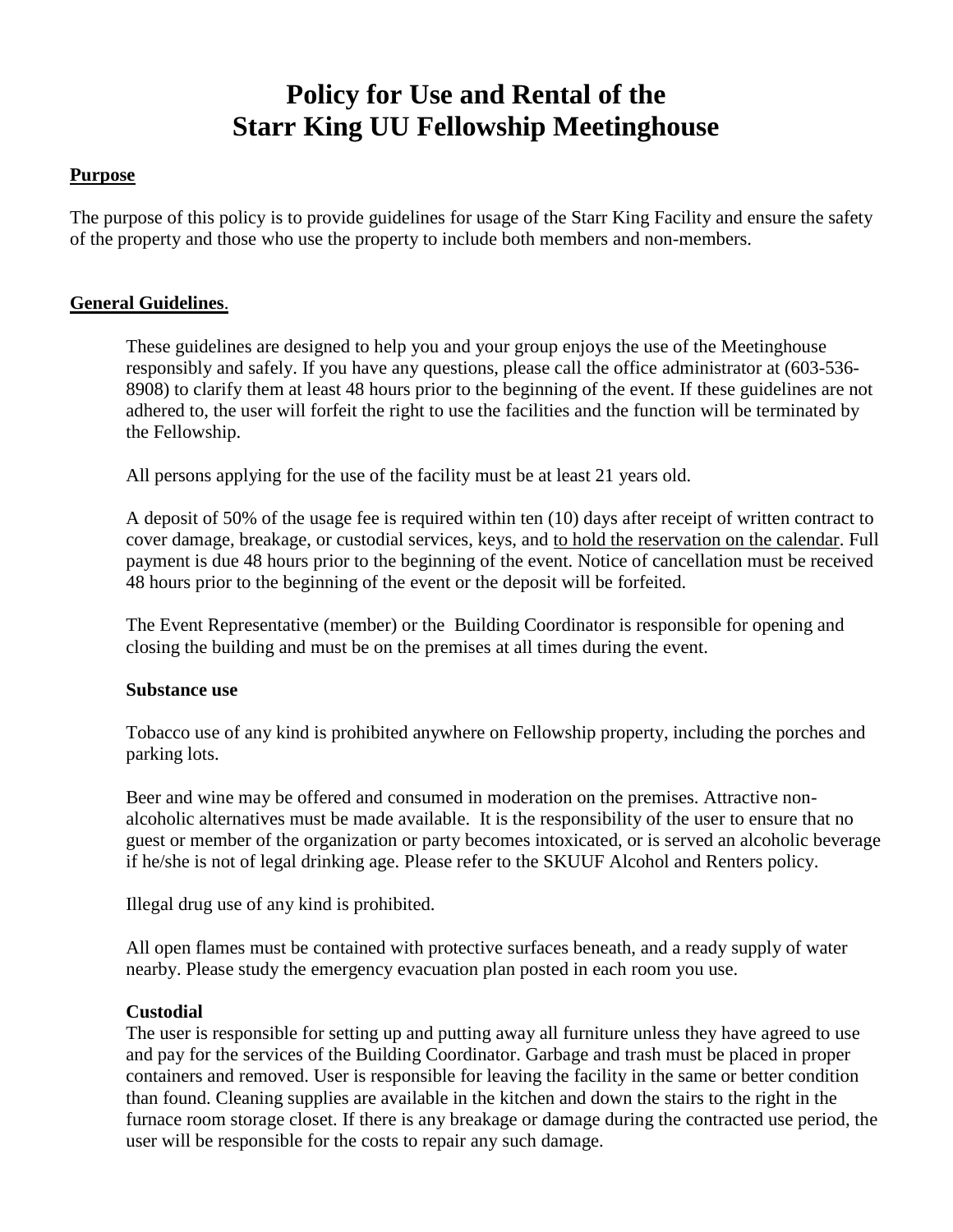## **Space**

Use only the space you have contracted to use. If you require additional space, please contact the Office Administrator. All tenants should be respectful of other people using the building at the same time. If there is a Fellowship function that is scheduled for the space at the same time, the tenant may have to substitute a different space in the building.

#### **Music and noise levels**

All music must be terminated by 10 p.m. outside and midnight inside. Minimal amplification is permitted. Outdoor programming requires special approval. Use of the piano, organ, and sound system, requires special permission and may be subject to additional charges.

### **Decorations**

Confetti, glitter, rice, and other "cast" substances other than birdseed (outside only) are not permitted. If you have questions check with Office Administrator or Building Coordinator. Thumb tacks, nails, or tape on the walls or woodwork is prohibited. Decorations must be approved by the Office Administrator and the Minister.

### **Parking**

All SKUUF parking areas are available. Cars parked on the main roads (Fairground road and Morgan Drive) are in danger of being towed. For parties over 150, the user is responsible for providing traffic control. Please refer to the SKUUF Parking Policy.

#### **Use Specific Guidelines**

#### Member Non-Profit

In addition to the General Policies the following Guidelines apply. If the Fellowship member does not feel she/he can adequately supervise the participants attending their function due to their participation, the services of a Building Coordinator will be required and compensation for the person to them.

#### Member Profit

In addition to the General Policies the following Guidelines apply.

If the Fellowship member does not feel she/he can adequately supervise the participants attending their function due to their participation, the services of a Building Coordinator shall be required and compensated for their services.

#### Non-Member Profit

In addition to the General Policies the following Guidelines apply. The use of a Building Coordinator shall be required for the function and be compensated for their services.

#### Non-Member Non-Profit

In addition to the General Policies the following Guidelines apply. The use of a Building Coordinator shall be required for the function and the same compensation rule applies.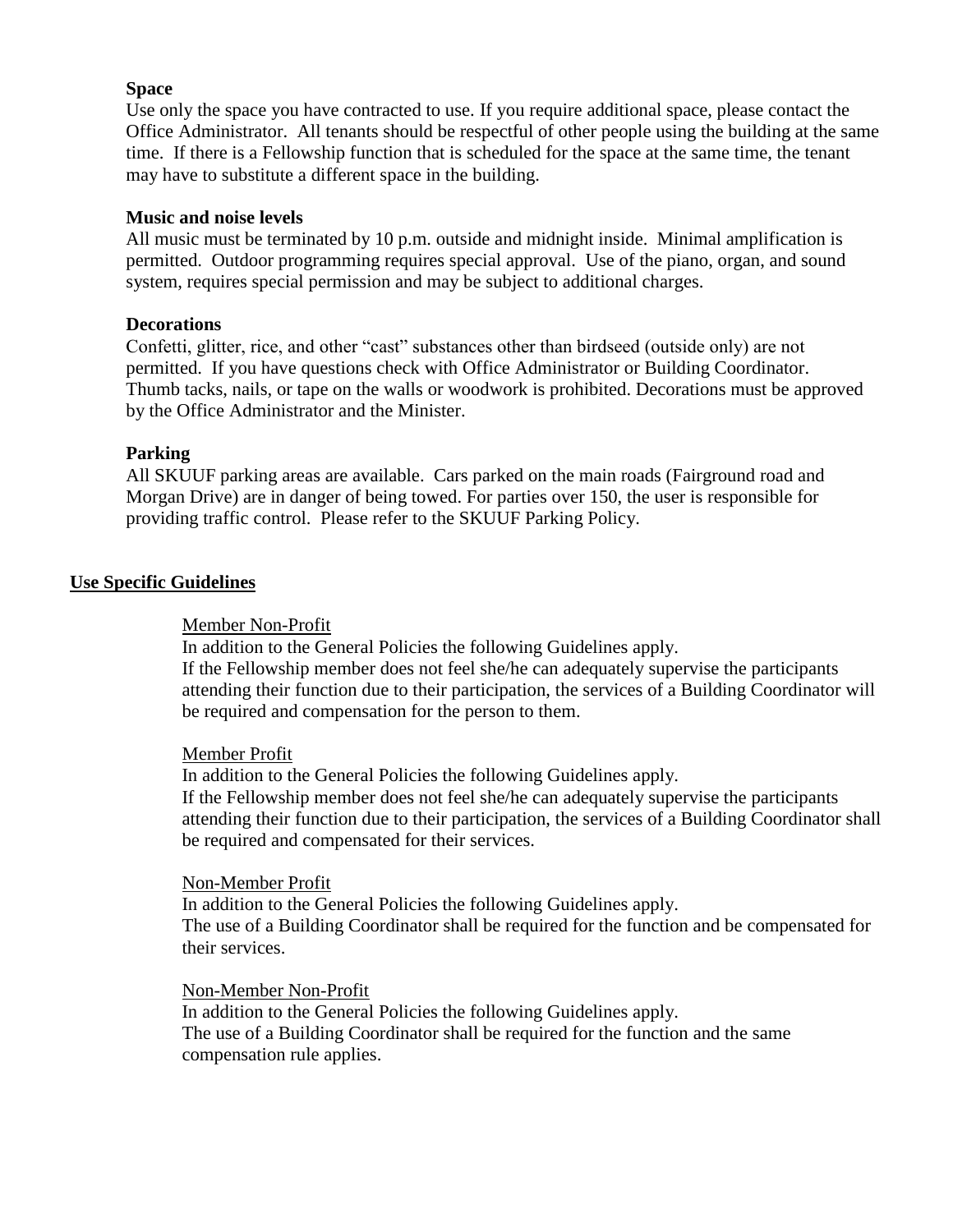# **Usage Rates**

These rates are determined and approved by the Governing Board and are subject to change at any time at the discretion of the Board.

The Office Administrator is empowered to schedule events, to negotiate single-event contracts, to apply the current schedule of fees, and to assess and to collect the fees.

Rental agreements for ongoing use will be negotiated on a case-by-case basis by the Administrative staff.

All rates are based space used:

| User                      | Sanctuary            | <b>Fellowship Hall</b> | Kitchen          | <b>Classrooms</b> |
|---------------------------|----------------------|------------------------|------------------|-------------------|
|                           |                      |                        | No.              |                   |
|                           |                      | No Charge,             | Charge,          | No Charge,        |
|                           | No Charge, Donations | <b>Donations</b>       | <b>Donations</b> | <b>Donations</b>  |
| Member, Non-Profit        | Accepted             | Accepted               | Accepted         | Accepted          |
|                           |                      |                        |                  |                   |
| Member, Profit            | \$50                 | \$25                   | \$25             | \$15/per          |
| Non-Member, Profit or     |                      |                        |                  |                   |
| Private                   | \$100                | \$75                   | \$50             | \$15/per          |
| <b>Wedding Ceremonies</b> | \$200 (Non-members)  | \$200                  | \$100            | \$25/per          |
| Funerals/Memorials        | \$100 (Non-members)  | \$50                   | \$25             | N/A               |
| <b>Services</b>           |                      |                        |                  |                   |

**Minister' Fees \$500/ Wedding** \$250/Funeral<br>
Music Director's Fees \$200/Wedding \$200/Funeral **Music Director's Fees \$200/Wedding** 

A Building Coordinator is required to be hired at any non-member events and fees for the person are paid directly to them.

Please speak to the SKUUF Minister regarding weddings and funerals. A non-refundable deposit of \$200 is due at the first meeting with the minister.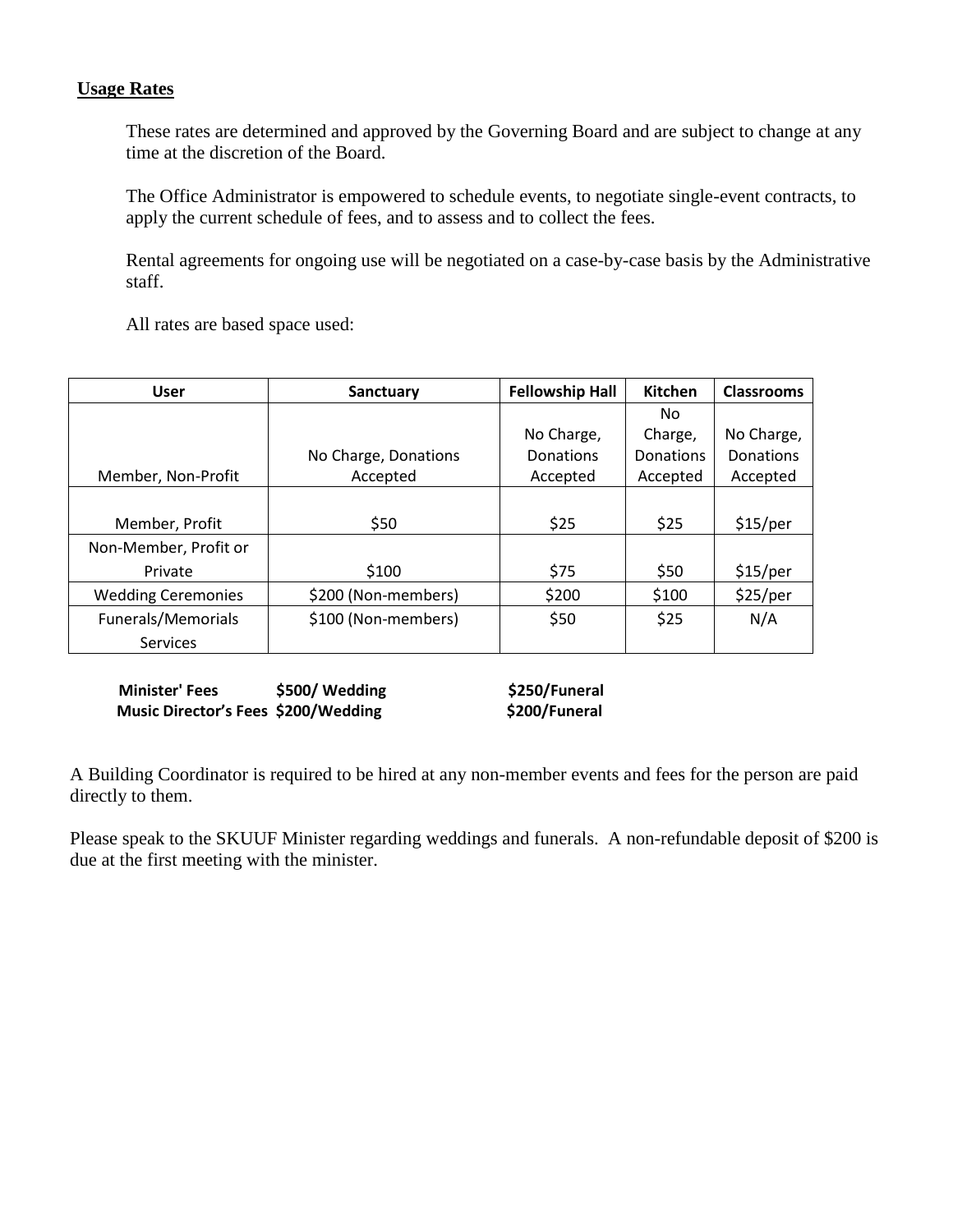# **Renters & Alcohol**

# RENTERS & ALCOHOLIC BEVERAGES

## **Purpose of Alcohol Policy**

- Minimize liability and the chance for alcohol related tragedies
- Assure that no alcohol is served to underage people
- Make events comfortable for non-drinkers and drinkers
- Assure that alcohol is not abused on SKUUF property

# **Liability**

- The renter for any event on SKUUF property where alcohol will be served must ensure that proper liquor liability insurance coverage is in place. If necessary, this insurance must be purchased in addition to any other existing insurance policies.
- If alcohol is to be sold or distributed by donation, a temporary one day liquor license must be obtained.

### **What can be served**

- Non-alcoholic beverages must also be served and prominently displayed.
- Food must be served along with alcohol.

# **How can it be served**

- The area in which alcohol is being served must be staffed at all times. Alcohol may only be served by an adult supervising the table, no self-serve.
- The event host must ensure that no alcohol is served to anyone under the age of 21.
- The amount of alcohol consumed and behavior at the event shall be monitored. If someone becomes intoxicated, they will be asked to leave, but will not be allowed to drive; a taxi or other alternate means of transportation will be provided,
- No alcohol is to be left behind at the conclusion of the event.

# **The renter must acknowledge receipt of this policy**.